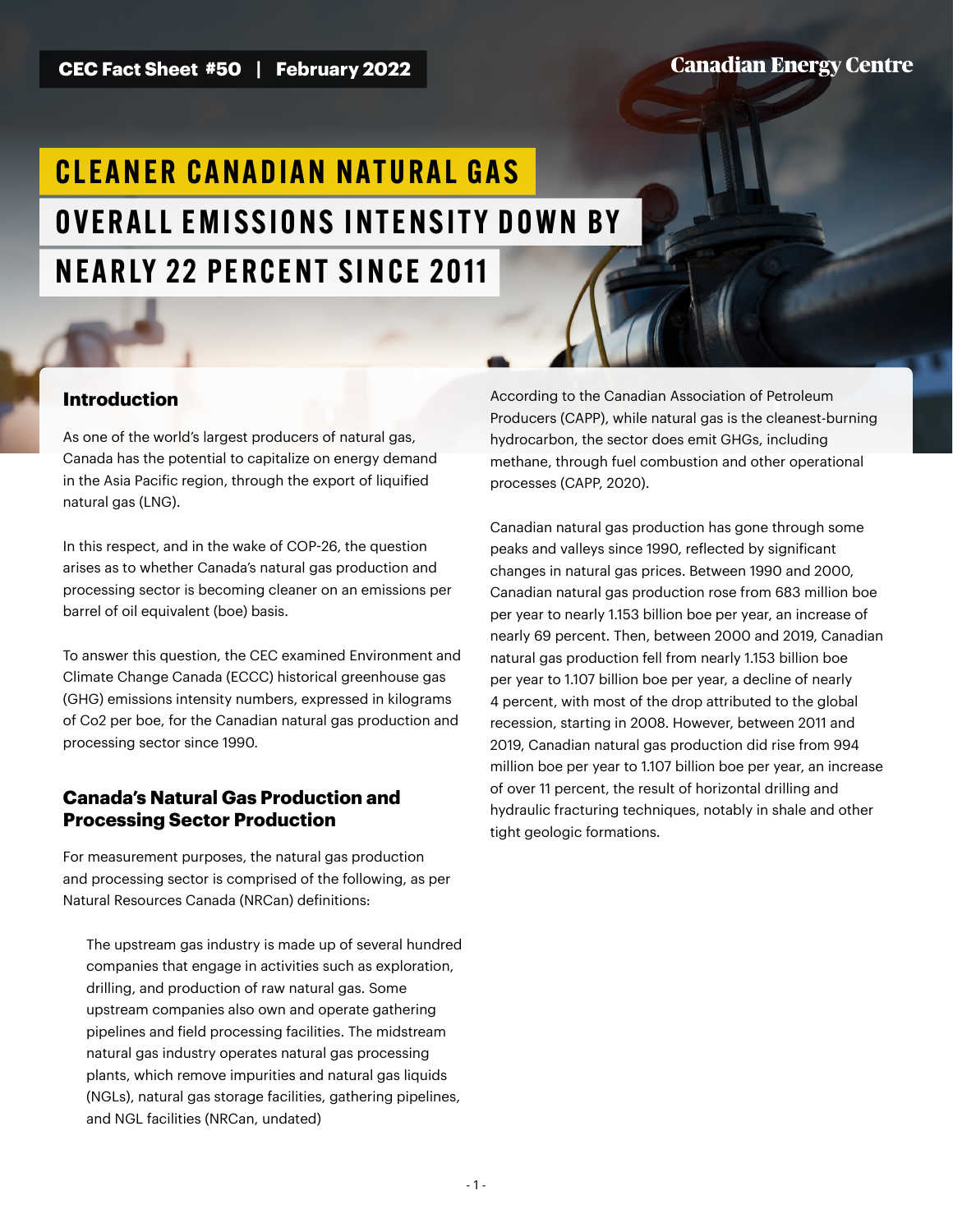

*Source: Derived from Environment and Climate Change Canada, 2021a.*

# **Historical emissions intensity of Canada's natural gas sector**

Emissions intensity is the emission rate of a given pollutant relative to the intensity of a specific activity or industrial production process. Emissions intensity is determined by dividing absolute emissions by a unit of output, such as GDP, energy used, population, or, in this case, barrel of oil equivalent (boe) produced.

Reducing GHG emissions intensity means reducing the amount of GHGs emitted per unit of output.

# **Overall Canadian natural gas emissions intensity per barrel down nearly 5 percent since 2000 and nearly 22 percent since 2011**

Using ECCC numbers drawn from the 2019 National Inventory Report (NIR), between 2000 and 2019, the GHG emissions intensity of Canadian natural gas production fell from just over 50 kilograms Co2 per boe in 2000 to just under 48 kilograms Co2 per boe in 2019, an overall reduction in those two decades of nearly 5 percent.

And between 2011 and 2019, the GHG emissions intensity of Canadian natural gas production fell from just under 61 kilograms Co2 per boe to nearly 48 kilograms Co2 per boe, a decline of about 22 percent.



**Notes:** Intensities are based on total subsector emissions and relevant production amounts. They represent overall averages, not facility intensities. *Source: Derived from Environment and Climate Change Canada, 2021a.*